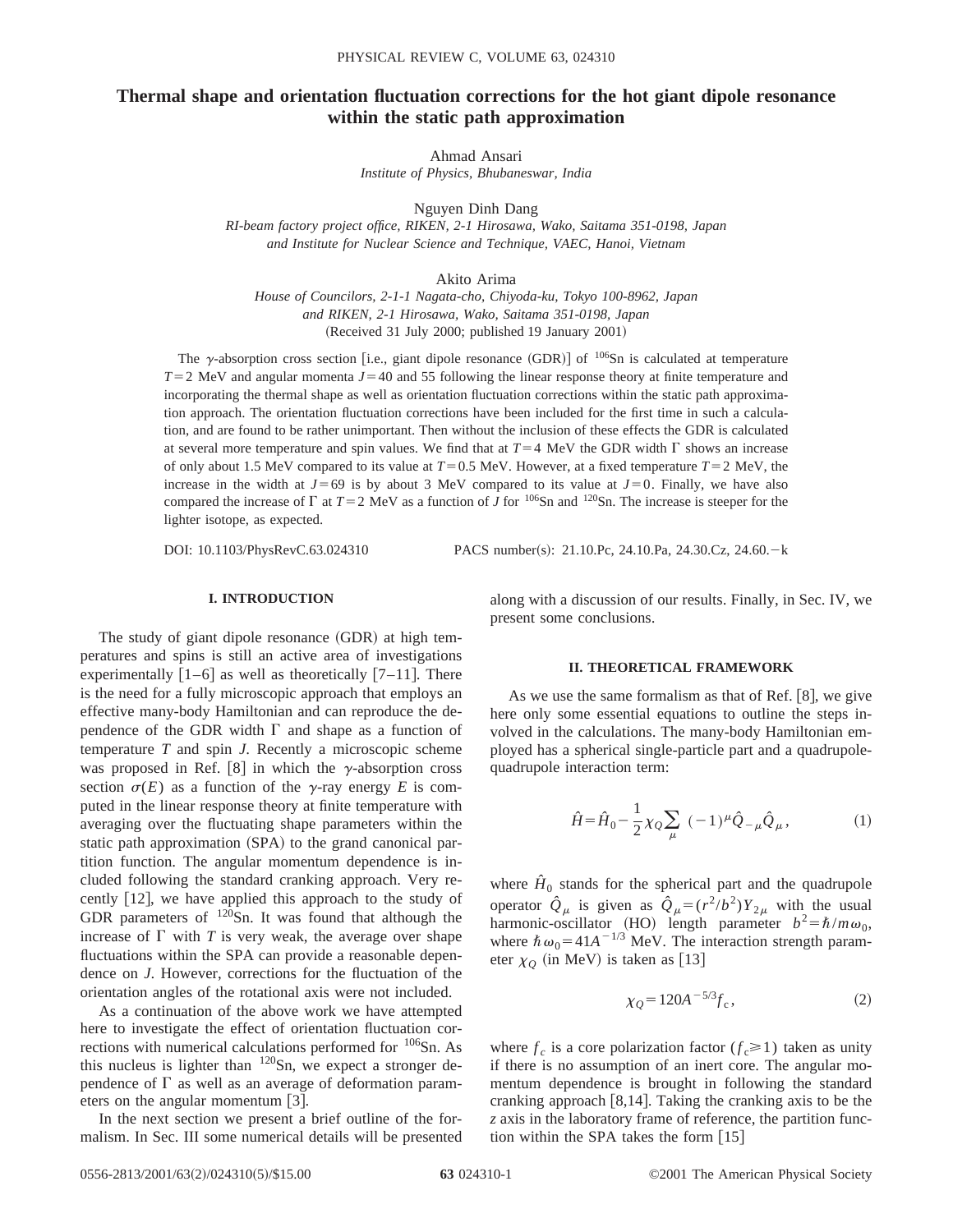TABLE I. Core polarization factor  $f_c$  and the value of the deformation parameter in the ground state,  $\beta_0$ , in two model spaces for  $106$ Sn and  $120$ Sn.

|                                 | Space $S(A)$ |                | Space $S(B)$ |                |
|---------------------------------|--------------|----------------|--------------|----------------|
| <b>Nucleus</b>                  | Jс           | $\beta_0$      | Jс           | $\mu_0$        |
| $106$ Sn<br>$^{120}\mathrm{Sn}$ | 1.60<br>1.75 | 0.116<br>0.104 | 1.75<br>2.0  | 0.118<br>0.109 |
|                                 |              |                |              |                |

$$
Z_{SPA} = 4 \pi \left(\frac{\alpha}{2 \pi T}\right)^{5/2} \int dD(\psi, \theta, \beta, \gamma) e^{-\alpha \beta^2 / 2T}
$$
  
× $z(\psi, \theta, \beta, \gamma, \omega, T),$  (3)

where

$$
z(\psi, \theta, \beta, \gamma, \omega, T) = \text{Tr } e^{-(\hat{H}^{\omega} - \mu_p \hat{N}_p - \mu_n \hat{N}_n)/T}
$$
(4)

and

$$
\int dD(\psi, \theta, \beta, \gamma)
$$
  
= 
$$
\int_0^{\pi} d\psi \int_0^{\pi} d\theta \sin \theta \int_0^{\infty} d\beta \beta^4 \int_0^{\pi/3} d\gamma \sin(3\gamma).
$$
 (5)

In the above equations  $\alpha = (\hbar \omega_0)^2 / \chi_0$  and  $\hat{H}^\omega = \Sigma_i \hat{h}^\omega(i)$ , with

$$
\hat{h}^{\omega} = \hat{h}_0 - \hbar \omega_0 \beta \left( \frac{r^2}{b^2} \right) \left[ \cos \gamma Y_{20} + \frac{1}{\sqrt{2}} (Y_{22} + Y_{2-2}) \right]
$$

$$
- \omega (\cos \theta) \hat{j}_z - \sin \theta \cos \psi \hat{j}_x + \sin \theta \sin \psi \hat{j}_y), \qquad (6)
$$

where angular momentum operators are now in the bodyfixed (principal axes) frame of reference. It is clear that the trace in Eq.  $(4)$  can be computed with the eigenvalues of the one-body Hamiltonian (6), which is complex Hermitian. If the orientation angles  $\psi$  and  $\theta$  are set to zero value, it will amount to a simple *z*-axis cranking in the usual sense. The values of the chemical potentials  $\mu_{p,n}$  and the cranking frequency  $\omega$  can be adjusted to get the correct values of the number of particles and the expectation value of  $\hat{J}_z$ :

$$
N_{p,n} = T \frac{\partial}{\partial \mu_{p,n}} \ln Z_{SPA} \,, \tag{7}
$$

$$
M = \langle \hat{J}_z \rangle = T \frac{\partial}{\partial \omega} \ln Z_{SPA} . \tag{8}
$$

Using the eigenvalues and eigenfunctions of the above Hamiltonian  $(6)$  the  $\gamma$ -absorption cross section with the  $\gamma$ -ray energies  $E$  can be computed following the linear response theory as discussed in Refs.  $[8,14]$ :

$$
\sigma(E,\beta,\omega,T) = -4\pi\alpha E \sum_{\mu=-1,0,1} \text{Im} R_{D_{1\mu}D_{1-\mu}}
$$
  
× $(E-\omega\mu,\beta,T)$ , (9)

where  $\alpha = e^2/\hbar c$ , and *R* is the response function matrix with  $D_{1\mu}$  denoting the dipole operator expressed in tensor representation. In the above,  $\beta$  is used to stand for all the shape parameters including the orientation angles. In Cartesian coordinates the  $3 \times 3R$  matrix is

$$
R(E) = \frac{R^0(E)}{1 - \chi_D R^0(E)}\tag{10}
$$

for a separable dipole interaction with the interaction strength  $[14]$ 

$$
(\chi_D)_i = 3m\omega_i^2 \frac{A}{NZ} \tag{11}
$$

with the deformed harmonic oscillator frequency

$$
\omega_i \approx \omega_0 \left[ 1 - \sqrt{5/4\pi} \beta \cos\left(\gamma - \frac{2\pi}{3}i\right) \right],\tag{12}
$$

where  $i=1$ , 2, and 3 means *x*, *y*, and *z*, respectively. The matrix  $R^0$  is given by

$$
R^0 = R_p^0 + R_n^0, \tag{13}
$$

where

$$
(R^{0}_{i,j})_{p,n} = \sum_{k,k'} \frac{\langle k | (\hat{D}_{i}^{\dagger})^{p,n} | k' \rangle \langle k' | (\hat{D}_{j})^{p,n} | k \rangle}{(E+i\eta) - E_{kk'}} f_{kk'}.
$$
 (14)

The dipole operators are defined as



FIG. 1. Normalized y-absorption cross section  $\sigma(E)$  of the GDR in <sup>106</sup>Sn. The solid curve corresponds to the calculation in the large model space  $S(A)$  as discussed in the text. The dashed curve similarly corresponds to  $S(B)$ , the smaller model space. (a) Results obtained at  $T=2$  MeV and  $J=0$ ; (b) those at  $T=2$  MeV and  $J=69$ .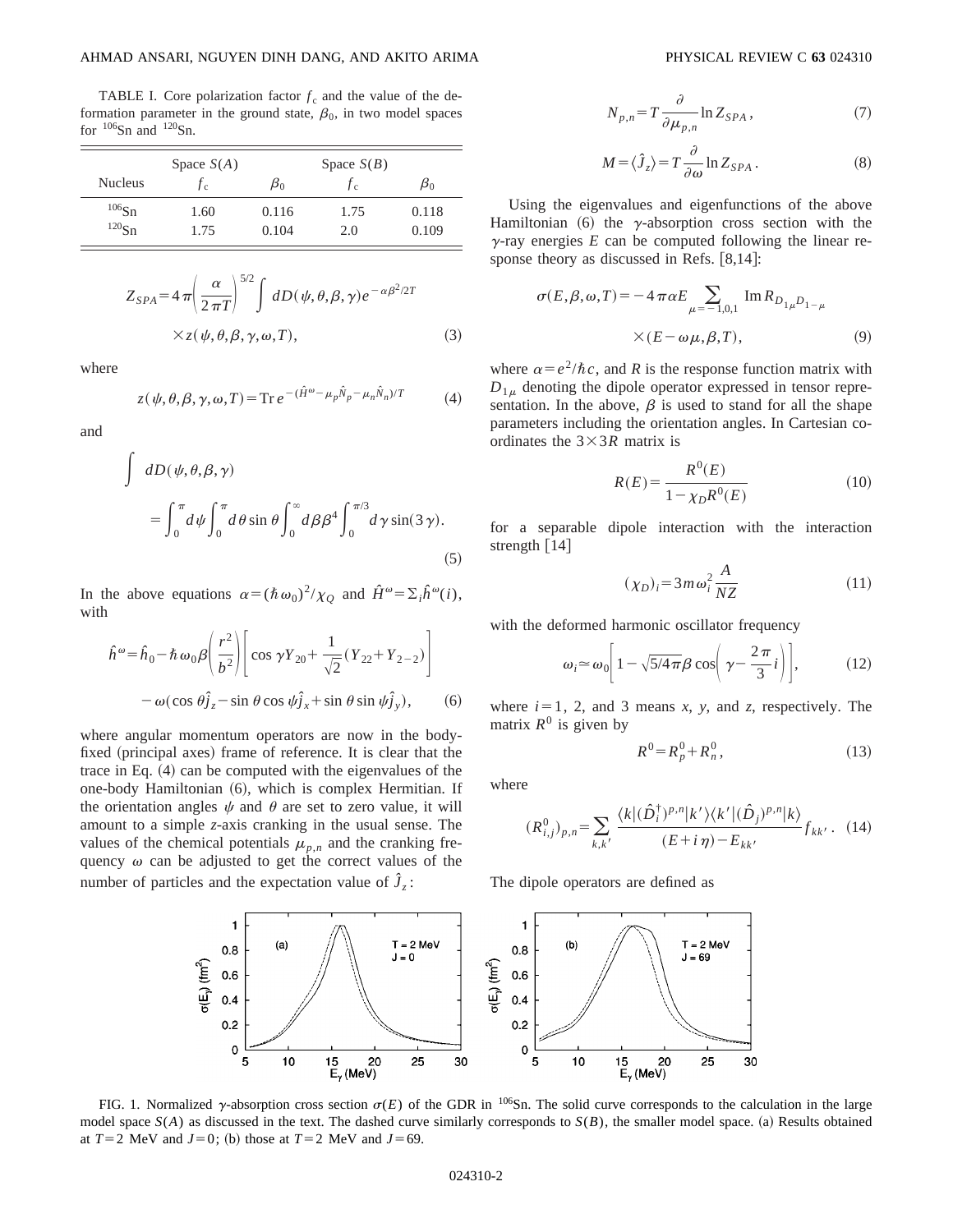where  $x_i = x, y, z$  for  $i = 1,2,3$ , respectively. The ket  $|k\rangle$  is the eigenstate of the mean-field Hamiltonian  $(6)$  with eigenvalues  $\epsilon_k$  and  $E_{kk'} = \epsilon_k - \epsilon_{k'}$ ,  $f_{kk'} = f_{k'} - f_k$  with  $f_k$  being the standard Fermi distribution functions. An imaginary energy  $i\eta$  is added to *E* in order to have a finite GDR width.

Thus, main numerical calculation involves the computation of the matrix  $R^0$  as a function of various variables such as the  $\gamma$ -ray energy, temperature, cranking frequency, and the shape parameters. The thermal-averaged value of the cross section is finally calculated as

$$
\sigma(E,\omega,T) = \frac{\int dD(\psi,\theta,\beta,\gamma)e^{-\alpha\beta^2/2T}z(\psi,\theta,\beta,\gamma,\omega,T)\sigma(\psi,\theta,\beta,\gamma,E,\omega,T)}{\int dD(\psi,\theta,\beta,\gamma)e^{-\alpha\beta^2/2T}z(\psi,\theta,\beta,\gamma,\omega,T)}.
$$
(16)

It may be noted that, if the orientation angles are set to zero, the limit of  $\gamma$  integration should be such that it allows for full shape evolution with the possibility of rotation about and perpendicular to the prolate as well as the oblate symmetry axes. In our notation (see Fig. 1.4 in Ref.  $[16]$ ) we have 0  $\leq \gamma \leq \pi$  for the *z*-axis cranking and  $-\pi/3 \leq \gamma \leq 2\pi/3$  for the *x*-axis cranking.

## **III. SOME NUMERICAL DETAILS AND RESULTS**

As in our recent paper  $[12]$ , the dipole interaction strength  $\chi_D$  is reduced by 25% as compared to the one given by Eq.  $(11)$  above. This is required to get the GDR energy corresponding to the peak of the cross section,  $E_0$ , close to the experimental value of about 16 MeV. For the quadrupole interaction strength  $\chi_0$  [Eq. (2)], the value of the core polarization factor  $f_c$  depends upon the dimension of the model space such that the equilibrium value of the quadrupole deformation parameter,  $\beta_0$ , comes around 0.1 for <sup>106</sup>Sn as well as for  $120$ Sn [17]. Since our main emphasis in the present work is to estimate the effect of orientation fluctuation corrections at high spins, we have explored the possibility of using a smaller basis space compared to the one employed in  $[12]$ , because now we have a four-dimensional integral instead of a two-dimensional one. Thus, with  $N=Z=28$  as the inert core, we consider here two model spaces with the spherical single-particle energies calculated using the spherical Nilsson potential with *A*-dependent parameters [18].

 $(i)$  Space  $S(A)$  consists of 54 negative parity and 86 positive parity orbitals (total 140) extending the basis space up to  $N=6$  major shells, where *N* is the principal quantum number.

 $(iii)$  Space  $S(B)$  has a truncated positive-parity basis space compared to  $S(A)$  keeping only the  $0i_{13/2}$  orbitals from the  $N=6$  shell, i.e., only 44 positive parity orbitals (with total 98).

The adopted values of the parameter  $f_c$  depending upon the basis space and the nucleus are listed in Table I along with the corresponding  $\beta_0$  values for the ground state. The value of the smearing parameter  $\eta$  appearing in the matrix  $R$ is taken to be 2 MeV as in  $[12]$ . Also the radial matrix elements are similarly reduced by the appropriate factors  $(N_0 + 3/2)/(N + 3/2)$ , where  $N_0 = 3$  and  $N > 3$  are the principal quantum number (see Ref.  $[19]$  for a discussion of the use of such a reduction factor for the  $\hat{Q} \cdot \hat{Q}$  interaction). For 106Sn we have 22 proton and 28 neutron active particles. Therefore, for this nucleus the model space *S*(*B*) with 98 orbitals including the high-*j* orbitals  $0i_{13/2}$  should be quite adequate. Use of different model spaces amounts to use of different effective Hamiltonians, and with only one controlling parameter  $f_c$ , these cannot be made fully equivalent. However, we would like that the qualitative results should be similar in the two model spaces  $S(A)$  and  $S(B)$ , at least for  $106$ Sn. For this purpose we have compared in Fig. 1(a) the GDR plot for <sup>106</sup>Sn at  $T=2$  MeV and  $\omega=0$  obtained in the two model spaces, where the solid curve corresponds to the large space  $S(A)$  and the dashed one corresponds to  $S(B)$ . The peak positions are somewhat shifted but the overall shapes are similar. For space  $S(A)$ , the value of the width parameter  $\Gamma$  is 5.15 MeV which becomes 5.35 MeV in space  $S(B)$ . In Ref. [12] the value of  $\Gamma$  was determined by a fit to a single Lorentzian shape, whereas here it is directly estimated at the half-maximum of the cross section. Following the *x*-axis cranking approach without the inclusion of orientation fluctuation corrections, Fig.  $1(b)$  shows a similar comparison at  $T=2$  MeV and  $J \approx 69$ . In this case  $\Gamma = 8.07$  MeV for space  $S(A)$  (solid curve) and 7.58 MeV for space  $S(B)$  $(dashed curve)$ . Now the two values differ by 0.5 MeV, implying that the bigger space should be more suitable.



FIG. 2. The same as in Fig. 1 at  $T=2$  MeV and  $J=68$  calculated in the small model space  $S(B)$ . The solid curve is obtained by cranking about the *x* axis whereas the dashed curve corresponds to cranking about the *z* axis.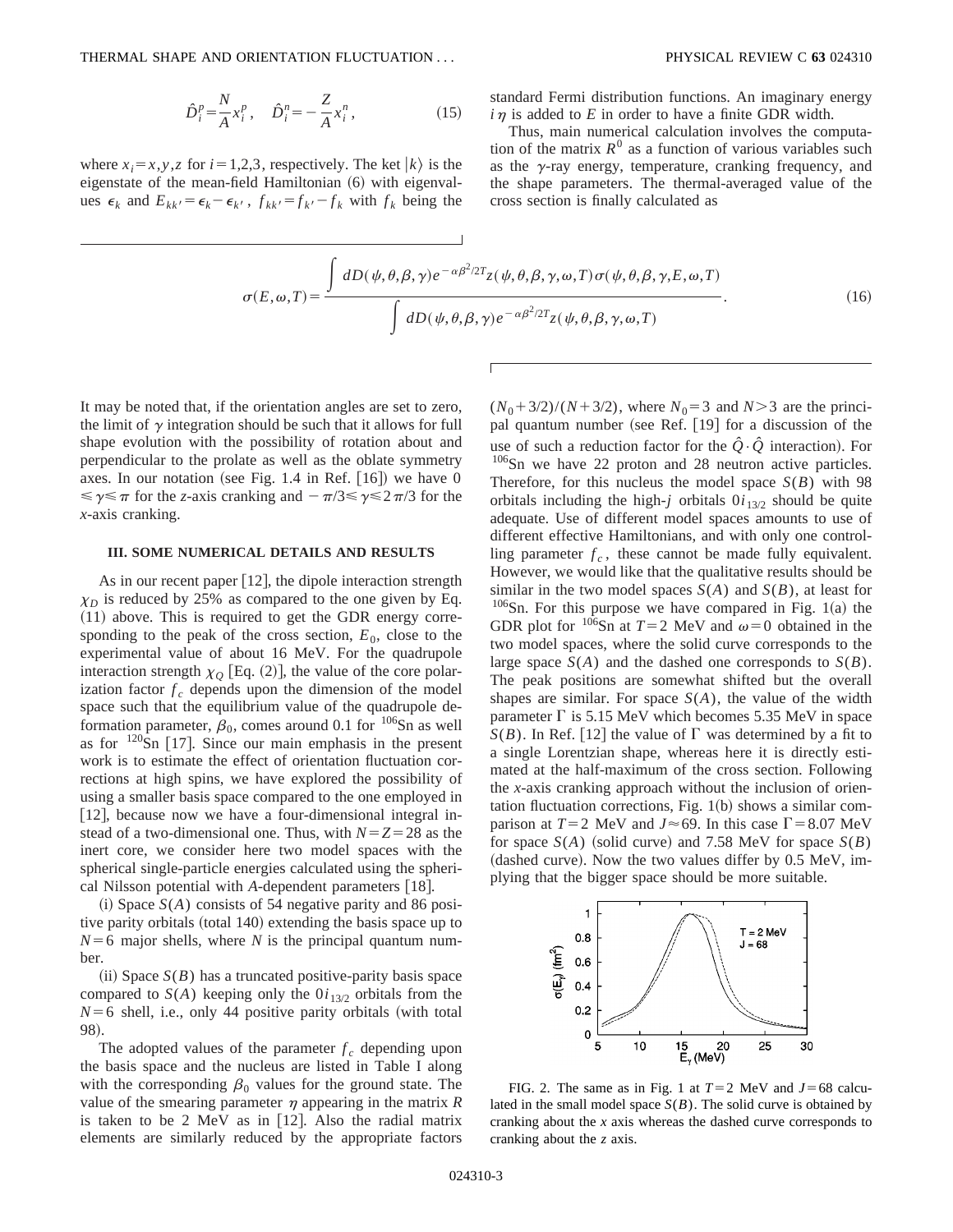

FIG. 3. Same as in Fig. 1 with cranking about the *z* axis in the model space *S*(*B*). The solid curve is with the inclusion of the orientation fluctuation corrections, whereas the dashed one is without inclusion of such corrections. (a) Results at  $T=2$  MeV and  $J=0$ ; (b) those at  $T=2$  MeV and  $J=55$ .

In Fig. 2 we show a comparison between results obtained with the *x*-axis cranking (solid curve) and those obtained with the *z*-axis cranking (dashed curve) at  $T=2$  MeV and  $J=68$  within the model space  $S(B)$ . The orientation fluctuation corrections are still not included. Figure 2 shows that these results are more or less similar. Hence, to study the effect of orientation fluctuations we choose the *z*-axis cranking so that we have additional integrations only over two angular variables [see Eq.  $(6)$ ].

In Fig. 3(a) we show the cross section  $\sigma(E)$  at  $T=2$  MeV and  $J \approx 40$  for <sup>106</sup>Sn in the model space *S(B)*. The solid curve is obtained including the orientation fluctuation corrections and the dashed one is without such corrections. For the solid curve we obtain the values of  $E_0 = 15.9$  MeV and  $\Gamma$  $=6.22$  MeV, compared to 16.39 MeV and 6.42 MeV, respectively, for the dashed curve. Figure  $3(b)$  shows a similar comparison at  $T=2$  MeV and  $J \approx 55$ . Now  $E_0 = 15.71$  MeV and  $\Gamma$  = 6.90 MeV for the solid curve, which become 16.39 MeV and 7.19 MeV, respectively, for the dashed curve. Comparing Figs.  $3(a)$  and  $3(b)$ , it is clear that the effect of the orientation fluctuation correction is not very significant. Here it is worth pointing out that in the presence of  $\psi$  and  $\theta$ integrations the integration limit of  $\gamma$  is only from 0 to  $\pi/3$ , whereas in the absence of angular integrations the integration limit for  $\gamma$  is from 0 to  $\pi$  for the *z*-axis cranking. Therefore, it seems that, out of principal-axis planes, the orientation fluctuation is quite small, leading to almost the same results with and without orientation fluctuation corrections. In fact, at  $T=2$  MeV and  $J=55$  we find the average  $\langle \psi \rangle = \langle \theta \rangle$  $=90^{\circ}$ , which corresponds to a rotation about an oblate symmetry axis,  $J_{y}$ , in the present convention [see Eq.  $(6)$ ]. But the thermal average of  $\gamma$  is about 28°, not 60°. It is similar to a negative value of average  $\gamma$  in case of *x*-axis cranking [12], as will be seen later on. Since inclusion of the orientation fluctuation correction consumes much more CPU time, it is not worth the effort. For instance, using 13-point trapezoidal method for  $\psi$  and 10-point Gaussian quadrature for the remaining three variables on a 64-bit DEC Alpha AXP workstation of RIKEN takes about 20 h in the smaller model space  $S(B)$  for one value of *T* and  $\omega$  and a fixed value of the chemical potentials.

In view of the above, we have further performed *x*-axis cranking calculation for  $106$ Sn exactly like the one for  $120$ Sn in our recent study  $\lceil 12 \rceil$  in the large basis space  $S(A)$ . Of course, we use  $f_c = 1.6$  for <sup>106</sup>Sn instead of 1.75 for <sup>120</sup>Sn (see Table I).

Figure 4(a) shows the plot of  $\sigma(E)$  at  $\omega=0$ . The solid, dashed, and solid curves with diamond, dash-dotted, and dotted curves are the results at  $T=0.5, 1, 2, 3$ , and 4 MeV, respectively. The diamond points indicate the value of *E* at which actual numerical calculations have been performed in steps of  $\delta E$ =0.5 MeV. The average values of the deformation parameters at these respective temperatures are  $\langle \beta \rangle$  $=0.120, 0.166, 0.226, 0.243,$  and 0.249 and  $\langle \gamma \rangle = 24.2^{\circ}$ , 24.3°, 24.3°, 25.6°, and 26.7°. As the figure shows, the value of  $E_0$  is about 16 MeV, compared to its values of 16.3 MeV at  $T=0.5$  MeV and 15.9 MeV at  $T=4$  MeV. We obtain  $\Gamma$  = 4.47, 4.67, 5.15, 5.54, and 5.93 MeV at  $T=0.5$  to 4 MeV, corresponding to the curves in Fig.  $4(a)$ . The increase



FIG. 4. (a) Same as in Fig. 1 at various *T* and  $J=0$  with the calculation performed in the model space  $S(A)$ . The solid, dashed, and solid curves with diamonds, dash-dotted, and dotted curves correspond to  $T=0.5$ , 1, 2, 3, and 4 MeV, respectively. (b)  $T=2$  MeV and various *J* values. The solid, dashed, and solid curves with diamond, dash-dotted, and dotted curves are for  $J=0$ , 26, 40, 57, and 69, respectively.